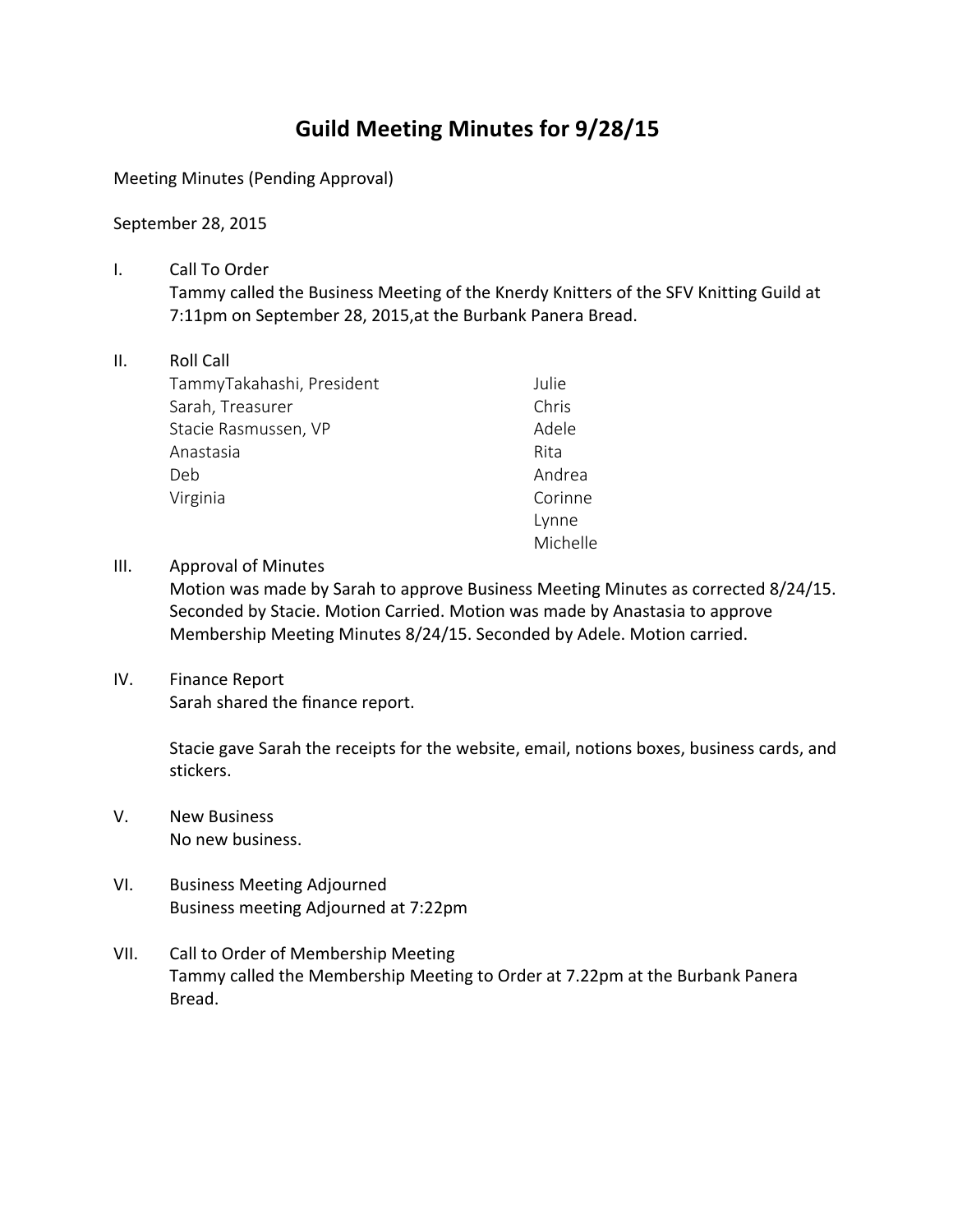## VIII. Events and Projects

- A. Charity Knits
- 1. We will be knitting to support Burbank Temporary Aide Center, Jenn will contact a rep. This charity would be ongoing. Hats, scarves, mittens and possibly other supplies. Love scarf project has ideas and patterns.
- B. Knit-A-Longs: August/September Beans the Cat Crochet-a-long- Crochet Kitties (smaller hook and maybe DK yarn)
- C. L.A. County Fair- Many of our members won ribbons at the LA County Fair. Stacie will be picking up the items on Tuesday, September 29, 2015. Thank you also to all who volunteered at the Knitting Lounge on two Saturdays during the fair.
- D. Knerdy Knitters Design Group Meeting is scheduled for Friday October 9, 2015 from 5:30-7:30 at A-Major-Knitwork in Van Nuys, CA.
- E. Yarnosphere Oct 17th and 18th Bixby Knowles Expo Center. We will have a table there for the whole weekend. Let Tammy know if you want to volunteer.
- F. Weaver's Fair November 1, 2015. The Knerdy Knitters will be carpooling to the event.
- G. Public Arts Project: October 24th YarnBomb of the Griffith Park Bear
- H. Halloween Projects, Hand out Candy. Evite will be going out.
- I. Holiday Party Saturday, December 5th, 2015. Be on the lookout for a good venue. More details and an elite to follow.
- IX. Show And Tell
	- a. Anastasia: Yarn Bomb Flowers, a crochet Cat, a WIP crochet cat, Scoreboard Scarf, Temperature Scarf, her finished Large Granny Square Blanket, her Christmas Blanket
	- b. Sarah: Linen Scarf, Medallion Shawl To Knit, some yarn she spun, Blanket Panel #8
	- c. Tammy: Lucia Shawl, Log Cabin BlanketRita: multi yarn cowl, designed by rita
	- d. Andrea: 22 little clouds scarf
	- e. Lynne: Crochet hat
	- f. Michelle: Andrea's Poncho,
	- g. Corinne: 22.5 Degrees Scarf
	- h. Virginia: Graphic TunicAdele: Linen Wrap and Crochet Double Thick Potholder
	- i. Stacie: Plaid Swatch, Fair Isle Hat, Linen Stitch Wrap, Ecken Katen Scarf, Cupcake, & Cupcake Hat
	- j. Julie: Lacey Shawl in Malabrigo
	- k. Debbie: Lacey Infinity Scarf
	- l. X. Membership Meeting Adjourned
	- m. Tammy adjourned the Membership Meeting 8:36pm.

Motions Made for Guild Meeting 9/28/15

Motion was made by Sarah to approve Business Meeting Minutes as corrected 8/24/15. Seconded by Stacie. Motion Carried.